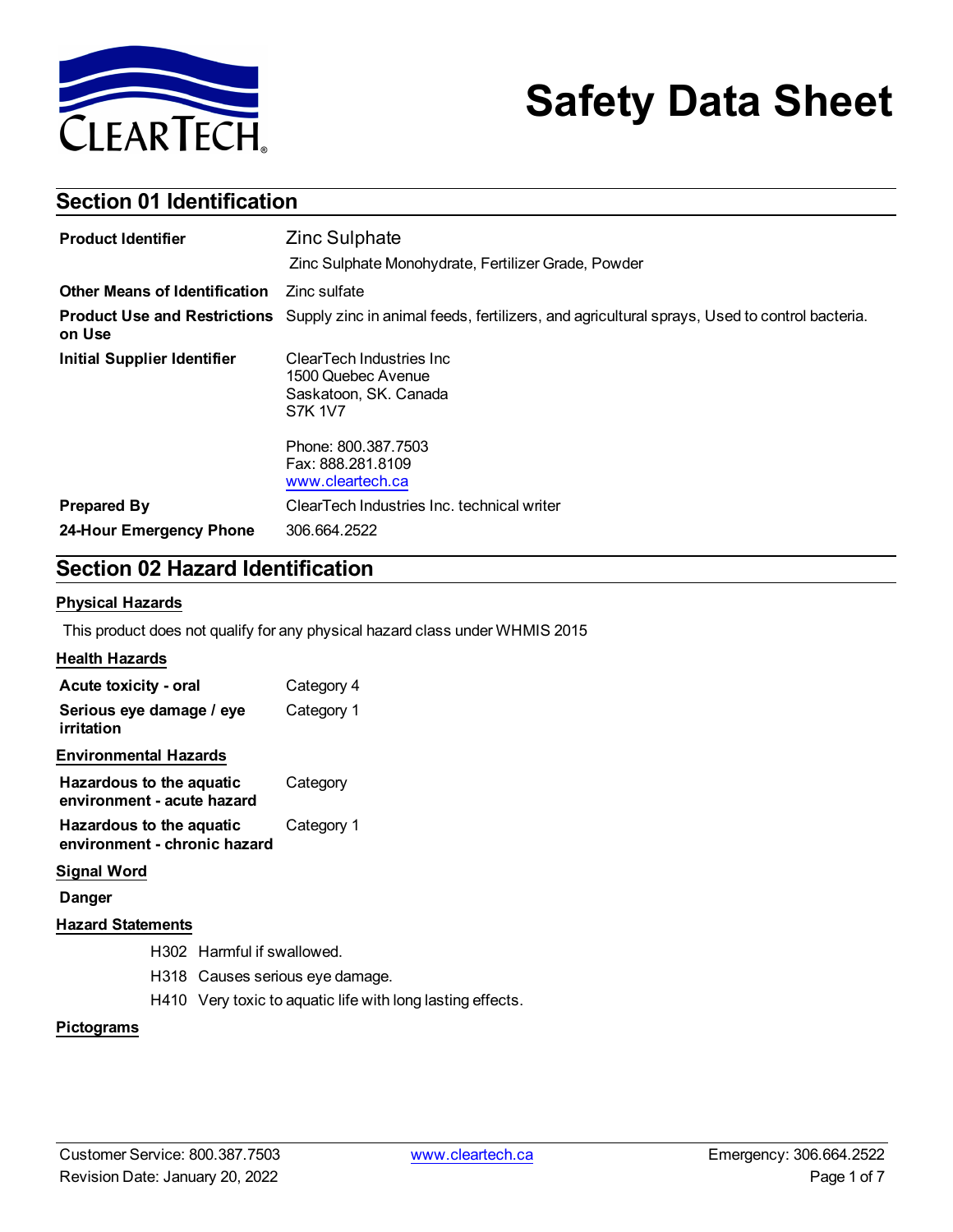## **Safety Data Sheet** Zinc Sulphate **Zinc Sulphate Zinc Sulphate**



### **Precautionary Statements**

### **Prevention**

- P264 Wash affected body parts thoroughly after handling.
- P270 Do not eat, drink or smoke when using this product.
- P273 Avoid release to the environment.
- P280 Wear eye protection, face protection

### **Response**

- P301 P312 P330 IF SWALLOWED: Rinse mouth. Call a POISON CENTER or doctor if you feel unwell.
- P305 P351 P338 IF IN EYES: Rinse cautiously with water for several minutes. Remove contact lenses, if present P310 and easy to do. Continue rinsing. Immediately call a POISON CENTER or doctor.
	- P391 Collect spillage.

#### **Disposal**

P501 Dispose of contents / container in accordance with all federal, provincial and / or local regulations including the Canadian Environmental Protection Act.

#### **Hazards Not Otherwise Classified**

Not available

#### **Supplemental Information**

Not available

### **Section 03 Composition / Information on Ingredients**

#### **Hazardous Ingredients:**

| <b>Chemical name</b>                        | Common name(s)                | <b>CAS number</b> | Concentration (w/w%) |
|---------------------------------------------|-------------------------------|-------------------|----------------------|
| Sulfuric acid, zinc salt (1:1)              | Zinc sulphate                 | 7733-02-0         | >86%                 |
| Sulfuric acid, zinc salt (1:1), monohydrate | Zinc sulphate,<br>monohydrate | 7446-19-7         | >96%                 |

### **Section 04 First-Aid Measures**

#### **Description of necessary first-aid measures**

**Inhalation** Get medical advice / attention if you feel unwell or are concerned.

**Ingestion** Call a POISON CENTER or doctor if you feel unwell. Rinse mouth.

**Skin contact** Rinse skin with lukewarm, gently flowing water / shower for 5 minutes or until product is removed. If skin irritation occurs or if you feel unwell: Get medical advice / attention.

**Eye contact** Remove source of exposure or move person to fresh air. Rinse eyes cautiously with lukewarm, gently flowing water for several minutes, while holding the eyelids open. Remove contact lenses, if present and easy to do. Continue rinsing for 30 minutes. Take care not to rinse contaminated water into the unaffected eye or onto the face. Immediately call a POISON CENTER or doctor.

#### **Most important symptoms and effects, both acute and delayed**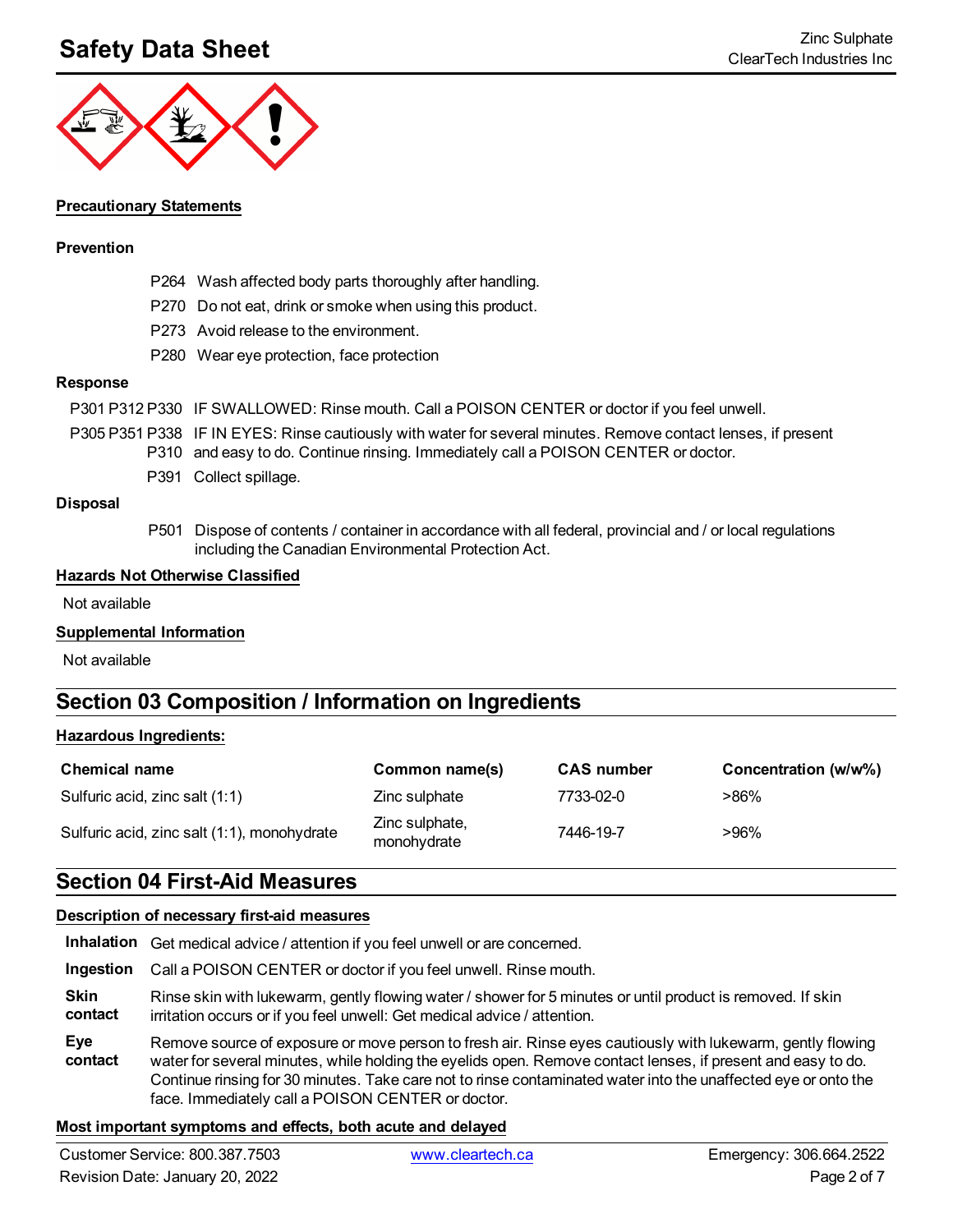# **Safety Data Sheet** Zinc Sulphate **Zinc Sulphate Zinc Sulphate Zinc Sulphate Zinc Sulphate Zinc Sulphate Zinc Sulphate Zinc Sulphate Zinc Sulphate Zinc Sulphate Zinc Sulphate Zinc Sulphate Zinc Sulpha**

| <b>Inhalation</b>          | May cause respiratory irritation.                                 |
|----------------------------|-------------------------------------------------------------------|
| Ingestion                  | Harmful if swallowed.                                             |
| <b>Skin contact</b>        | May cause transient irritation.                                   |
| Eye contact                | Causes serious eye damage.                                        |
| <b>Further information</b> | For further information see Section 11 Toxicological Information. |

### **Section 05 Fire Fighting Measures**

|                                                   | <b>Suitable extinguishing media</b> Extinguish fire using extinguishing agents suitable for the surrounding fire. |
|---------------------------------------------------|-------------------------------------------------------------------------------------------------------------------|
| Unsuitable extinguishing<br>media                 | Water jets are not recommended in fires involving chemicals.                                                      |
| the chemical                                      | Specific hazards arising from In the event of a fire oxides of sulphur may be released.                           |
| Special protective equipment<br>for fire-fighters | Wear NIOSH-approved self-contained breathing apparatus and chemical-protective<br>clothing.                       |

### **Section 06 Accidental Release Measures**

| <b>Personal Precautions /</b><br><b>Protective Equipment /</b><br><b>Emergency Procedures</b> | Wear appropriate personal protective equipment (See Section 08 Exposure Controls and<br>Personal Protection). Stay upwind, ventilate area.                                                                       |
|-----------------------------------------------------------------------------------------------|------------------------------------------------------------------------------------------------------------------------------------------------------------------------------------------------------------------|
| <b>Environmental Precautions</b>                                                              | Do NOT let this chemical enter the environment. Prevent material from entering waterways,<br>sewers or confined spaces. Notify local health and wildlife officials. Notify operators of<br>nearby water intakes. |
| <b>Methods and Materials for</b><br><b>Containment and Cleaning</b><br>Up                     | Dry sweeping is not recommended. Pre-damping the material or use of a vacuum is<br>preferred. Shovel into clean, dry, labeled containers and cover. Flush area with water.                                       |

### **Section 07 Handling and Storage**

|                                    | <b>Precautions for Safe Handling</b> Use proper equipment for lifting and transporting all containers. Use sensible industrial<br>hygiene and housekeeping practices. Wash thoroughly after handling. Avoid all situations<br>that could lead to harmful exposure.<br>Inspect containers for damage or leaks before handling. If the original label is damaged or<br>missing replace with a workplace label. Have suitable emergency equipment for fires, spills<br>and leaks readily available. |
|------------------------------------|--------------------------------------------------------------------------------------------------------------------------------------------------------------------------------------------------------------------------------------------------------------------------------------------------------------------------------------------------------------------------------------------------------------------------------------------------------------------------------------------------|
| <b>Conditions for Safe Storage</b> | Store in a cool, dry, well-ventilated area, away from heat sources and incompatible<br>materials. Always store in original labeled container. Keep containers tightly closed when<br>not in use and when empty. Empty containers may contain hazardous residues. Protect<br>label and keep it visible.                                                                                                                                                                                           |
| Incompatibilities                  | Bases, such as potassium hydroxide, sodium hydroxide, calcium hydroxide (slaked lime),<br>ammonia, carbonates.                                                                                                                                                                                                                                                                                                                                                                                   |

### **Section 08 Exposure Controls and Personal Protection**

#### **Exposure limits**

There are no known exposure limits for this product.

### **Engineering controls**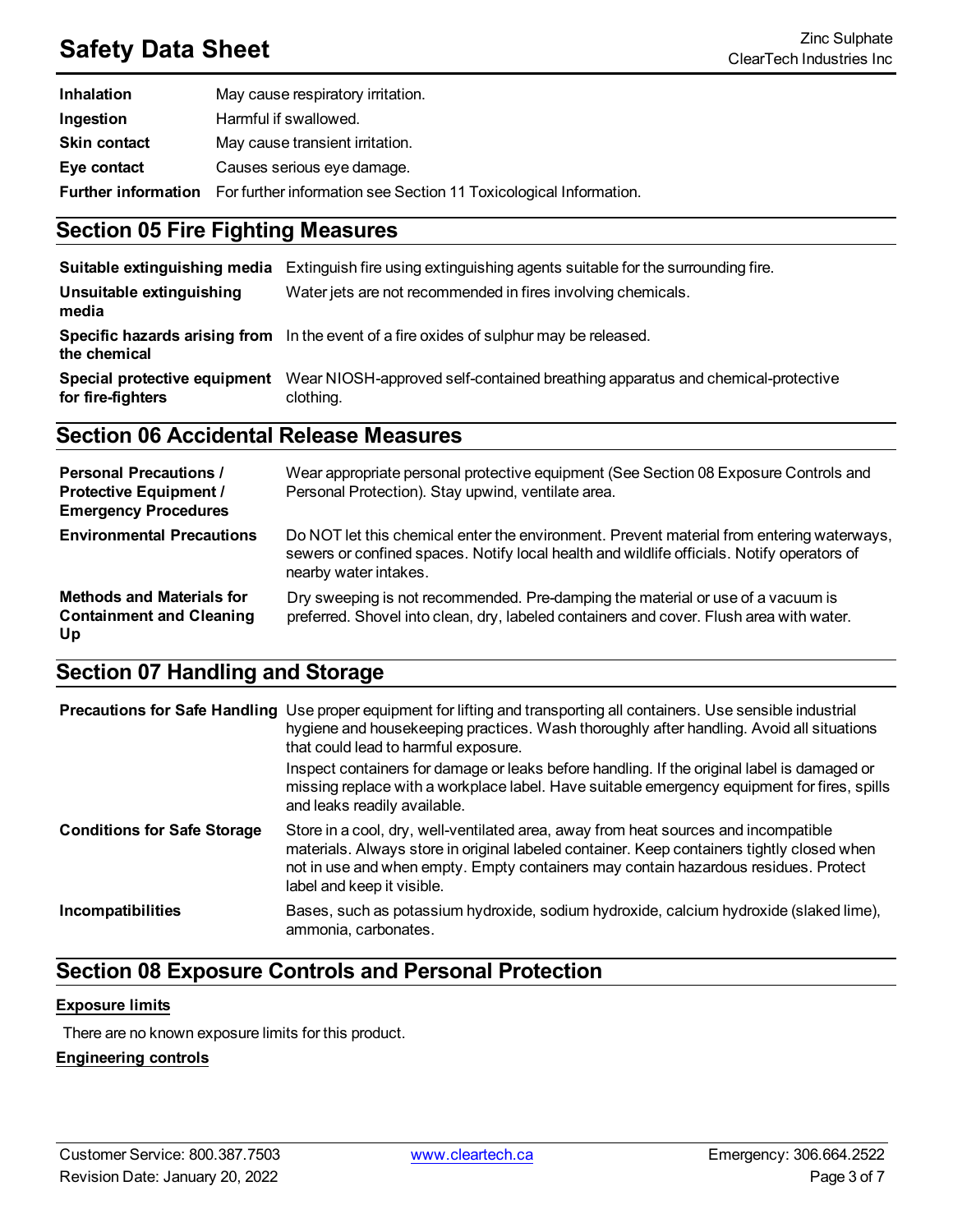| <b>Ventilation Requirements</b> | Mechanical ventilation (dilution or local exhaust), process or personnel enclosure and<br>control of process conditions should be provided in accordance with all fire codes and<br>regulatory requirements. Supply sufficient replacement air to make up for air removed by<br>exhaust systems. |
|---------------------------------|--------------------------------------------------------------------------------------------------------------------------------------------------------------------------------------------------------------------------------------------------------------------------------------------------|
| <b>Other</b>                    | A soak hose and eyewash station or emergency shower and eyewash station should be<br>available, tested, and be in close proximity to the product being handled in accordance with<br>provincial regulations.                                                                                     |

#### **Protective equipment**

The following are recommendations only. It is the responsibility of the employer / user to conduct a hazard assessment of the process in which this product being used and determine the proper engineering controls and PPE for their process. Additional regulatory and safety information should be sought from local authorities and, if needed, a professional industrial hygienist.

| Eye and face protection       | Where there is potential eye or face exposure, tightly fitting safety goggles and a face shield<br>or a full face respirator or similar protective equipment which protects the wearer's face and<br>eyes are recommended. Contact lenses are not recommended; they may contribute to<br>severe eye injury. |
|-------------------------------|-------------------------------------------------------------------------------------------------------------------------------------------------------------------------------------------------------------------------------------------------------------------------------------------------------------|
| Hand and body protection      | Where handling this product it is recommended that skin contact is avoided.                                                                                                                                                                                                                                 |
| <b>Respiratory protection</b> | In case of insufficient ventilation wear suitable respiratory equipment.                                                                                                                                                                                                                                    |
| <b>Thermal hazards</b>        | Not available                                                                                                                                                                                                                                                                                               |

### **Section 09 Physical and Chemical Properties**

#### **Appearance**

| <b>Physical state</b>                             | Solid                   |
|---------------------------------------------------|-------------------------|
| Colour                                            | White                   |
| <b>Odour</b>                                      | No odor                 |
| <b>Odour threshold</b>                            | Not applicable          |
| <b>Property</b>                                   |                         |
| рH                                                | 4.5-5.5 in solution     |
| Melting point / freezing point                    | 229 °C                  |
| Initial boiling point and<br>boiling range        | Not available           |
| <b>Flash point</b>                                | Not applicable          |
| <b>Evaporation rate</b>                           | Not available           |
| <b>Flammability</b>                               |                         |
| Upper flammable limit                             | Not available           |
| Lower flammable limit                             | Not available           |
| Vapour pressure                                   | Not available           |
| Vapour density                                    | Not available           |
| <b>Relative density</b>                           | Not available           |
| <b>Solubility</b>                                 | $\sim$ 250 g/L in water |
| <b>Partition coefficient: n-</b><br>octanol/water | Not available           |
| <b>Auto-ignition temperature</b>                  | Not available           |
| <b>Decomposition temperature</b>                  | Not available           |
| <b>Viscosity</b>                                  | Not applicable          |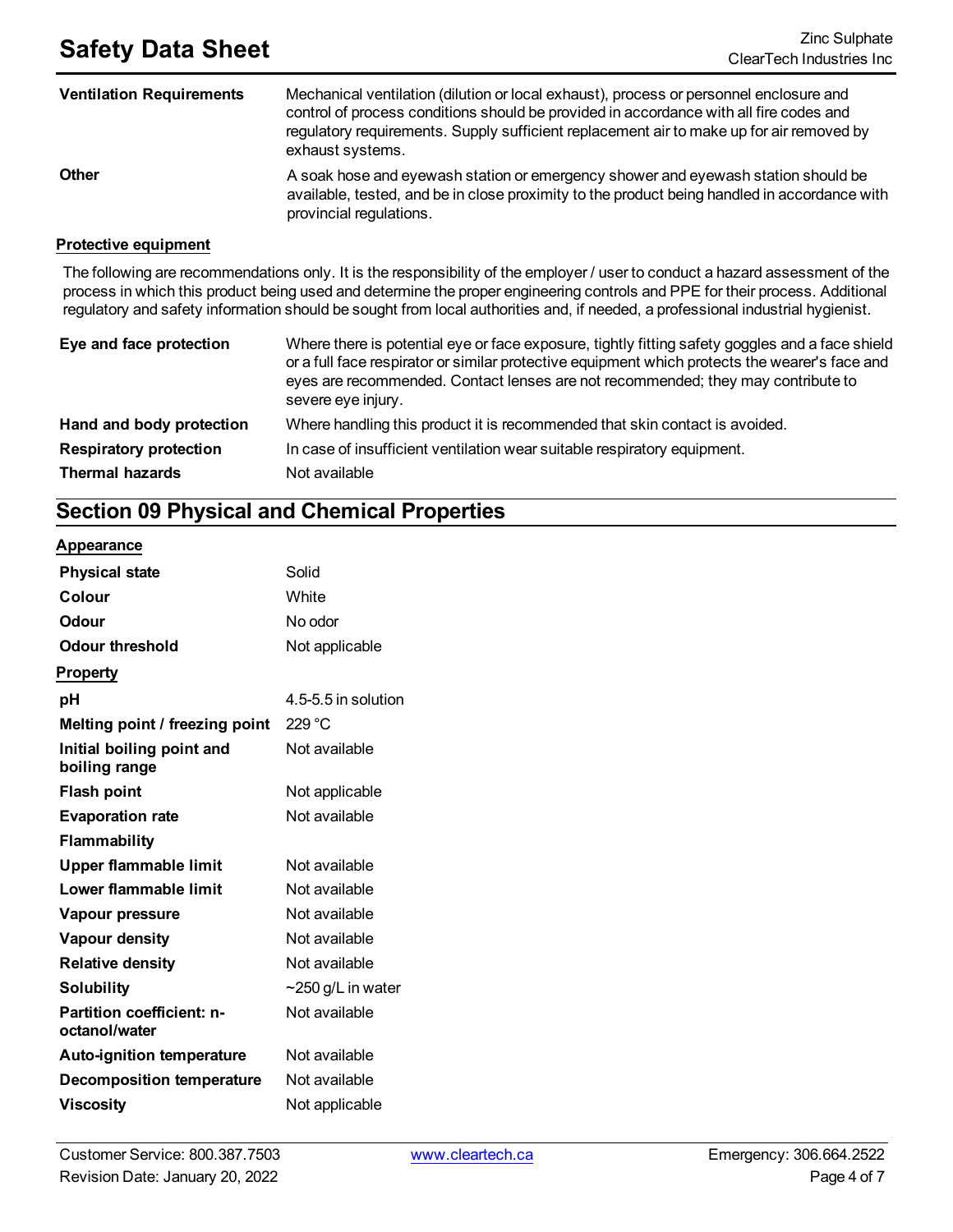# **Safety Data Sheet** Zinc Sulphate **Zinc Sulphate Zinc Sulphate Zinc Sulphate Zinc Sulphate Zinc Sulphate Zinc Sulphate Zinc Sulphate Zinc Sulphate Zinc Sulphate Zinc Sulphate Zinc Sulphate Zinc Sulpha**

| <b>Specific gravity</b>         | Not applicable                                         |
|---------------------------------|--------------------------------------------------------|
| <b>Particle characteristics</b> | Particle size: Not available<br>Particle shape: Powder |
| <b>Formula</b>                  | ZnSO <sub>4</sub> H <sub>2</sub> O                     |
| <b>Molecular weight</b>         | 179.45 g/mol                                           |

### **Section 10 Stability and Reactivity**

| <b>Reactivity</b>                          | Not available                                                                                                  |
|--------------------------------------------|----------------------------------------------------------------------------------------------------------------|
| <b>Stability</b>                           | This product is stable if stored according to the recommendations in Section 07.                               |
| Possibility of hazardous<br>reactions      | Hazardous polymerization is not known to occur.                                                                |
| <b>Conditions to avoid</b>                 | Avoid contact with incompatible materials.                                                                     |
| Incompatible materials                     | Bases, such as potassium hydroxide, sodium hydroxide, calcium hydroxide (slaked lime),<br>ammonia, carbonates. |
| <b>Hazardous decomposition</b><br>products | Thermal decomposition may produce oxides of sulphur.                                                           |

### **Section 11 Toxicological Information**

#### **Acute Toxicity (LD50 / LC50 values)**

| Component     | Route  | <b>Species</b> | Value           | <b>Exposure time</b> |
|---------------|--------|----------------|-----------------|----------------------|
| Zinc sulphate | วral   | Mouse          | 926 mg/kg bw    |                      |
|               | Dermal | Rabbit         | >2,000 mg/kg bw |                      |

#### **Toxic Health Effect Summary**

| <b>Chemical</b><br>characteristics | No known effects                                                                                           |
|------------------------------------|------------------------------------------------------------------------------------------------------------|
| <b>Skin</b>                        | May cause transient irritation.                                                                            |
| Ingestion                          | Harmful if swallowed.                                                                                      |
| <b>Inhalation</b>                  | May cause respiratory irritation.                                                                          |
| Eye contact                        | Causes serious eye damage.                                                                                 |
| <b>Sensitization</b>               | This product and its components at their listed concentration have no known sensitizing effects.           |
| <b>Mutagenicity</b>                | This product and its components at their listed concentration have no known mutagenic effects.             |
| Carcinogenicity                    | This product and its components at their listed concentration have no known carcinogenic effects.          |
| <b>Reproductive</b><br>toxicity    | This product and its components at their listed concentration have no known reproductive effects.          |
| Specific organ<br>toxicity         | This product and its components at their listed concentration have no known effects on specific<br>organs. |
| <b>Aspiration hazard</b>           | Not available                                                                                              |
| Synergistic<br>materials           | Not available                                                                                              |

### **Section 12 Ecological Information**

### **Ecotoxicity**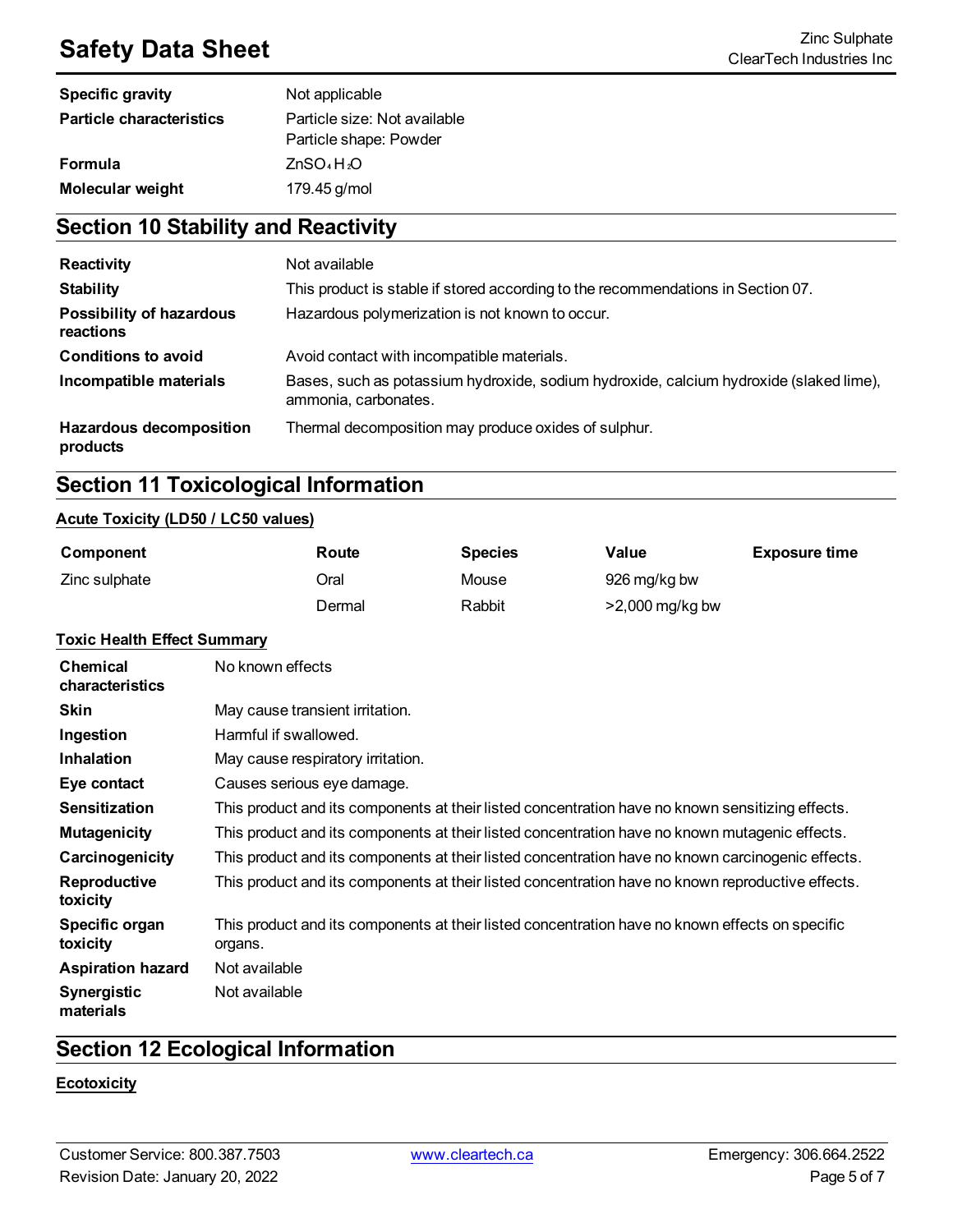# **Safety Data Sheet**<br>ClearTech Industries Inc.

| Component               | <b>Type</b>                                                                                                      | <b>Species</b>           | Value        | <b>Exposure Time</b> |
|-------------------------|------------------------------------------------------------------------------------------------------------------|--------------------------|--------------|----------------------|
| <b>Zinc</b>             | LC50                                                                                                             | Rainbow trout            | $0.169$ mg/L | 96 hours             |
|                         | EC <sub>50</sub>                                                                                                 | Aquatic<br>invertabrates | $0.147$ mg/L | 48 hours             |
|                         | IC50                                                                                                             | Freshwater algea         | $0.136$ mg/L | 72 hours             |
| <b>Biodegradability</b> | The domestic substance list categorizes zinc sulphate as persistent.                                             |                          |              |                      |
| <b>Bioaccumulation</b>  | The domestic substance list categorizes zinc sulphate as non-bioaccumulative.                                    |                          |              |                      |
| <b>Mobility</b>         | This product is water soluble, is not predicted to adsorb to soil and may contaminate ground<br>water.           |                          |              |                      |
| Other adverse effects   | The domestic substance list categorizes zinc sulphate as inherently toxic to aquatic<br>organisms. Not available |                          |              |                      |

### **Section 13 Disposal Considerations**

| <b>Waste From Residues /</b>  | Dispose in accordance with all federal, provincial, and local regulations including the                                                                                     |
|-------------------------------|-----------------------------------------------------------------------------------------------------------------------------------------------------------------------------|
| <b>Unused Products</b>        | Canadian Environmental Protection Act.                                                                                                                                      |
| <b>Contaminated Packaging</b> | Do not remove label, follow label warnings even after the container is empty. Empty<br>containers should be recycled or disposed of at an approved waste handling facility. |

### **Section 14 Transport Information**

| <b>UN number</b>                           | <b>UN3077</b>                                                                                                                                                                                                                                                                                                                                                                                                                                                                                                                                                                                                                                                                                                                                                                                                                                                                                                                                                                                                                                                                                                                                                                                                                                                                                                                                                                                                                                                                                                                                                                                                                                                                                                                                                               |
|--------------------------------------------|-----------------------------------------------------------------------------------------------------------------------------------------------------------------------------------------------------------------------------------------------------------------------------------------------------------------------------------------------------------------------------------------------------------------------------------------------------------------------------------------------------------------------------------------------------------------------------------------------------------------------------------------------------------------------------------------------------------------------------------------------------------------------------------------------------------------------------------------------------------------------------------------------------------------------------------------------------------------------------------------------------------------------------------------------------------------------------------------------------------------------------------------------------------------------------------------------------------------------------------------------------------------------------------------------------------------------------------------------------------------------------------------------------------------------------------------------------------------------------------------------------------------------------------------------------------------------------------------------------------------------------------------------------------------------------------------------------------------------------------------------------------------------------|
| UN proper shipping name<br>and description | ENVIRONMENTALLY HAZARDOUS SUBSTANCE, SOLID, N.O.S.<br>(Zinc sulphate)                                                                                                                                                                                                                                                                                                                                                                                                                                                                                                                                                                                                                                                                                                                                                                                                                                                                                                                                                                                                                                                                                                                                                                                                                                                                                                                                                                                                                                                                                                                                                                                                                                                                                                       |
| <b>Transport hazard class(es)</b>          | 9                                                                                                                                                                                                                                                                                                                                                                                                                                                                                                                                                                                                                                                                                                                                                                                                                                                                                                                                                                                                                                                                                                                                                                                                                                                                                                                                                                                                                                                                                                                                                                                                                                                                                                                                                                           |
| Packing group                              | Ш                                                                                                                                                                                                                                                                                                                                                                                                                                                                                                                                                                                                                                                                                                                                                                                                                                                                                                                                                                                                                                                                                                                                                                                                                                                                                                                                                                                                                                                                                                                                                                                                                                                                                                                                                                           |
| <b>Excepted quantities</b>                 | 5 kg                                                                                                                                                                                                                                                                                                                                                                                                                                                                                                                                                                                                                                                                                                                                                                                                                                                                                                                                                                                                                                                                                                                                                                                                                                                                                                                                                                                                                                                                                                                                                                                                                                                                                                                                                                        |
| <b>Environmental hazards</b>               | Not listed as a marine pollutant under Canadian TDG Regulations, schedule III.                                                                                                                                                                                                                                                                                                                                                                                                                                                                                                                                                                                                                                                                                                                                                                                                                                                                                                                                                                                                                                                                                                                                                                                                                                                                                                                                                                                                                                                                                                                                                                                                                                                                                              |
| <b>Special precautions</b>                 | 16 (1) The technical name of at least one of the most dangerous substances that<br>predominantly contributes to the hazard or hazards posed by the dangerous goods must be<br>shown, in parentheses, on the shipping document following the shipping name in<br>accordance with clause 3.5(1)(c)(ii)(A) of Part 3 (Documentation). The technical name must<br>also be shown, in parentheses, on a small means of containment or on a tag following the<br>shipping name in accordance with subsections 4.11(2) and (3) of Part 4 (Dangerous Goods<br>Safety Marks).<br>99 (1) Mixtures of solids that are not dangerous goods and liquids or solids that are UN3077,<br>ENVIRONMENTALLY HAZARDOUS SUBSTANCE, SOLID, N.O.S., or UN3082,<br>ENVIRONMENTALLY HAZARDOUS SUBSTANCE, LIQUID, N.O.S., may be handled,<br>offered for transport or transported as UN3077 if there is no visible liquid when the<br>dangerous goods are loaded into a means containment and during transport.<br>99 (2) These Regulations, except for Part 1 (Coming into Force, Repeal, Interpretation,<br>General Provisions and Special Cases) and Part 2 (Classification), do not apply to the<br>handling, offering for transport or transporting of less than 450 kg of UN3077,<br>ENVIRONMENTALLY HAZARDOUS SUBSTANCE, SOLID, N.O.S., or less than 450 L<br>of UN3082, ENVIRONMENTALLY HAZARDOUS SUBSTANCE, LIQUID, N.O.S., on a<br>road vehicle or a railway vehicle. The dangerous goods must be contained in one or more<br>small means of containment designed, constructed, filled, closed, secured and maintained<br>so that under normal conditions of transport, including handling, there will be no accidental<br>release of the dangerous goods that could endanger public safety. |